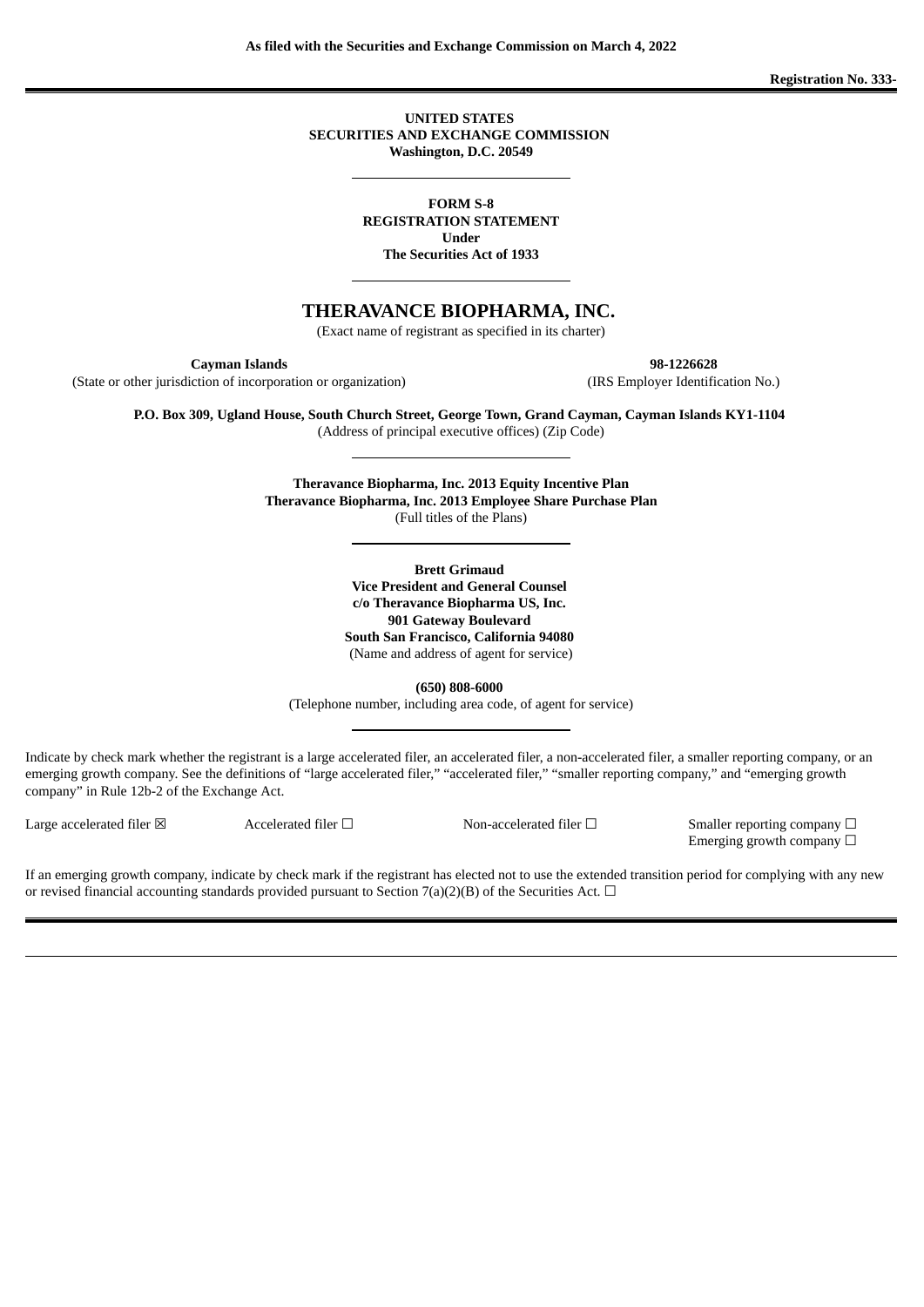### **PART II**

#### **Information Required in the Registration Statement**

#### Item 3. Incorporation of Documents by Reference

Theravance Biopharma, Inc. (the "Registrant") hereby incorporates by reference into this Registration Statement the following documents previously filed with the Securities and Exchange Commission (the "SEC"):

- [\(a\)](http://www.sec.gov/ix?doc=/Archives/edgar/data/1583107/000155837022002373/tbph-20211231x10k.htm) The [Registrant's](http://www.sec.gov/ix?doc=/Archives/edgar/data/1583107/000155837022002373/tbph-20211231x10k.htm) Annual Report on Form 10-K filed with the SEC for the fiscal year ended December 31, 2021; and
- [\(b\)](http://www.sec.gov/Archives/edgar/data/1583107/000104746914004658/a2220057z10-12ba.htm) The description of the Registrant's outstanding Ordinary Shares contained in the Registrant's [Registration](http://www.sec.gov/Archives/edgar/data/1583107/000104746914004658/a2220057z10-12ba.htm) Statement No. 001-36033 on Form 10 filed with the SEC on May 7, 2014, including any amendment or report filed for the purpose of updating such description.

All documents subsequently filed by the Registrant pursuant to Sections 13(a), 13(c), 14 and 15(d) of the 1934 Act, prior to the filing of a posteffective amendment which indicates that all securities offered hereby have been sold or which deregisters all securities then remaining unsold, shall be deemed to be incorporated by reference into this Registration Statement and to be a part hereof from the date of filing of such documents. The Registrant is not, however, incorporating any documents or information that the Registrant is deemed to furnish and not file in accordance with SEC rules.

### Item 4. Description of Securities

Not applicable.

Item 5. Interests of Named Experts and Counsel

Not applicable.

# Item 6. Indemnification of Directors and Officers

Cayman Islands law does not limit the extent to which a company's memorandum and articles of association may provide for indemnification of officers and directors, except to the extent any such provision may be held by the Cayman Islands courts to be contrary to public policy, such as to provide indemnification against civil fraud or the consequences of committing a crime. The Registrant's amended and restated memorandum and articles of association provide for indemnification of officers and directors for actions, costs, charges, losses, damages and actual expenses incurred in their capacities as such, except that such indemnification does not extend to any matter in respect of any actual fraud or willful default that may attach to any of them. The Registrant has entered into indemnification agreements with its officers and directors providing for indemnification to the fullest extent permitted by Cayman Islands law and, in certain respects, the indemnification agreements provide greater protection than that specifically provided for by Cayman Islands law. The indemnification agreements do not provide indemnification for, among other things, conduct which is found to be knowingly fraudulent or deliberately dishonest, or for willful misconduct. The Registrant maintains liability insurance for its officers and directors.

Item 7. Exemption from Registration Claimed

Not applicable.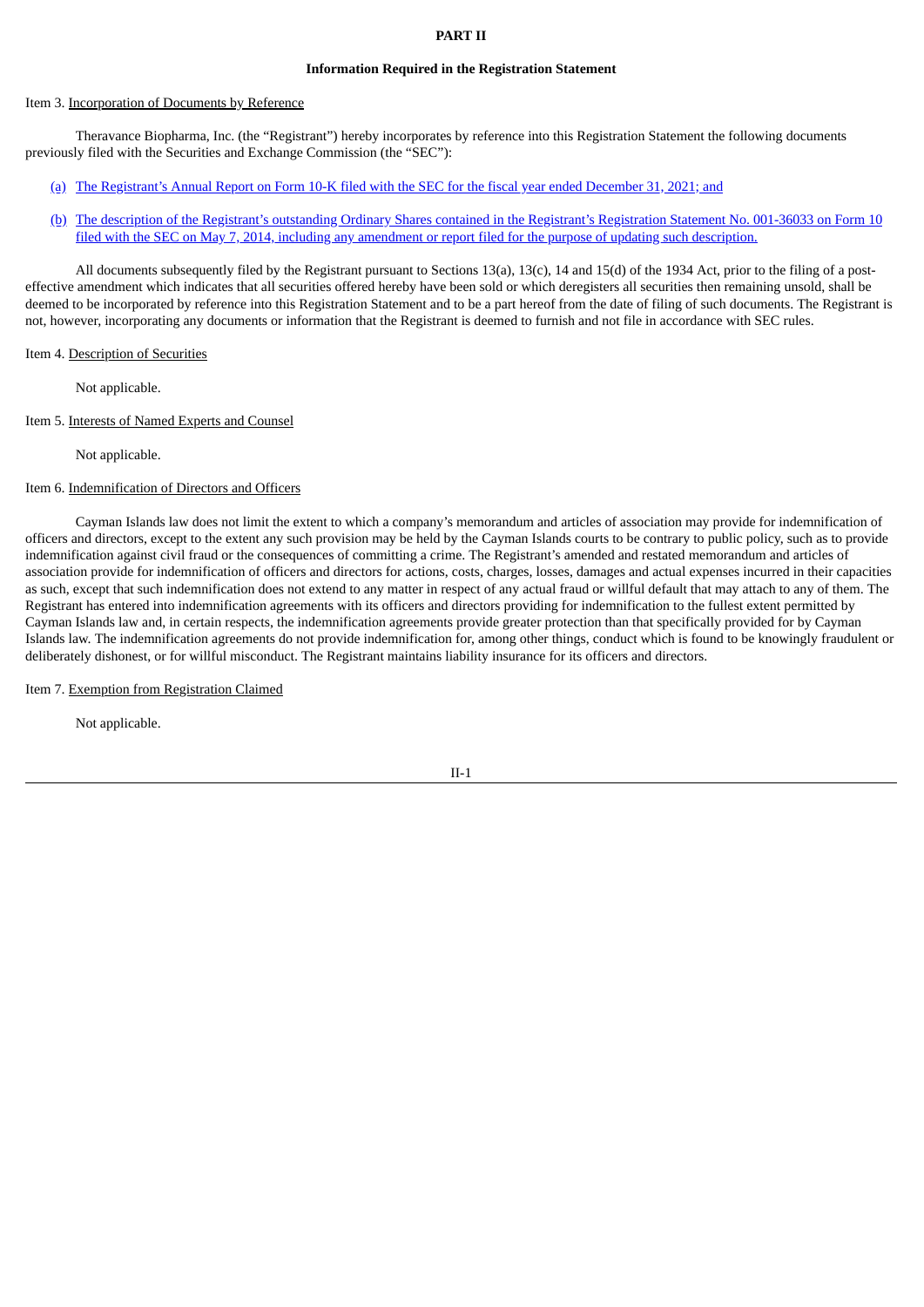Item 8. Exhibits

| <b>Exhibit Number</b> | <b>Exhibit</b>                                                                                                                                                                                                                                                                                           |  |  |  |  |  |  |
|-----------------------|----------------------------------------------------------------------------------------------------------------------------------------------------------------------------------------------------------------------------------------------------------------------------------------------------------|--|--|--|--|--|--|
| 4.1                   | Amended and Restated Memorandum and Articles of Association of the Registrant (incorporated by reference to Exhibit 3.1 to the<br>Registrant's Registration Statement No. 001-36033 on Form 10-12B/A, filed with the SEC on April 30, 2014).                                                             |  |  |  |  |  |  |
| 4.2                   | Registration Rights Agreement of the Registrant (incorporated by reference to Exhibit 4.2 to the Registrant's Registration Statement<br>No. 001-36033 on Form 10-12B/A, filed with the SEC on April 8, 2014).                                                                                            |  |  |  |  |  |  |
| 4.3                   | First Amendment of Registration Rights Agreement, dated February 10, 2020, by and between Theravance Biopharma, Inc. and Glaxo<br>Group Limited (incorporated by reference to Exhibit 10.3 to the Registrant's Registration Statement No. 001-36033 on Form 10-Q, filed<br>with the SEC on May 8, 2020). |  |  |  |  |  |  |
| 5.1                   | Opinion and consent of Maples and Calder (Cayman) LLP.                                                                                                                                                                                                                                                   |  |  |  |  |  |  |
| 23.1                  | <b>Consent of Independent Registered Public Accounting Firm.</b>                                                                                                                                                                                                                                         |  |  |  |  |  |  |
| 23.2                  | Consent of Independent Registered Public Accounting Firm.                                                                                                                                                                                                                                                |  |  |  |  |  |  |
| 23.3                  | Consent of Maples and Calder (Cayman) LLP is contained in Exhibit 5.1                                                                                                                                                                                                                                    |  |  |  |  |  |  |
| $\underline{24}$      | Power of Attorney. Reference is made to the signature page hereto.                                                                                                                                                                                                                                       |  |  |  |  |  |  |
| 99.1                  | Theravance Biopharma, Inc. 2013 Equity Incentive Plan (incorporated by reference to Exhibit 99.1 to Registrant's Registration<br>Statement on Form S-8, filed with the SEC on August 18, 2014).                                                                                                          |  |  |  |  |  |  |
| 99.2                  | Theravance Biopharma, Inc. 2013 Employee Share Purchase Plan, as amended (incorporated by reference to Exhibit 99.2 to Registrant's<br>Registration Statement on Form S-8, filed with the SEC on August 18, 2014).                                                                                       |  |  |  |  |  |  |
| 107                   | Filing Fee Table.                                                                                                                                                                                                                                                                                        |  |  |  |  |  |  |

## Item 9. Undertakings

A.The undersigned Registrant hereby undertakes:

- (1) To file, during any period in which offers or sales are being made, a post-effective amendment to this Registration Statement:
- (i) to include any prospectus required by Section  $10(a)(3)$  of the Securities Act of 1933, as amended (the "1933 Act");

(ii) to reflect in the prospectus any facts or events arising after the effective date of this Registration Statement (or the most recent post-effective amendment thereof) which, individually or in the aggregate, represent a fundamental change in the information set forth in this Registration Statement notwithstanding the foregoing, any increase or decrease in volume of securities offered (if the total dollar value of securities offered would not exceed that which was registered) and any deviation from the low or high end of the estimated maximum offering range may be reflected in the form of prospectus filed with the SEC pursuant to Rule 424(b) if, in the aggregate, the changes in volume and price represent no more than 20 percent change in the maximum aggregate offering price set forth in the "Calculation of Registration Fee" table in the effective Registration Statement; and

(iii) to include any material information with respect to the plan of distribution not previously disclosed in this Registration Statement or any material change to such information in this Registration Statement; provided, however, that paragraphs (1)(i) and (1)(ii) shall not apply if the information required to be included in a post-effective amendment by those paragraphs is contained in reports filed with or furnished to the SEC by the Registrant pursuant to Section 13 or Section 15(d) of the Securities Exchange Act of 1934, as amended (the "Exchange Act") that are incorporated by reference in this Registration Statement.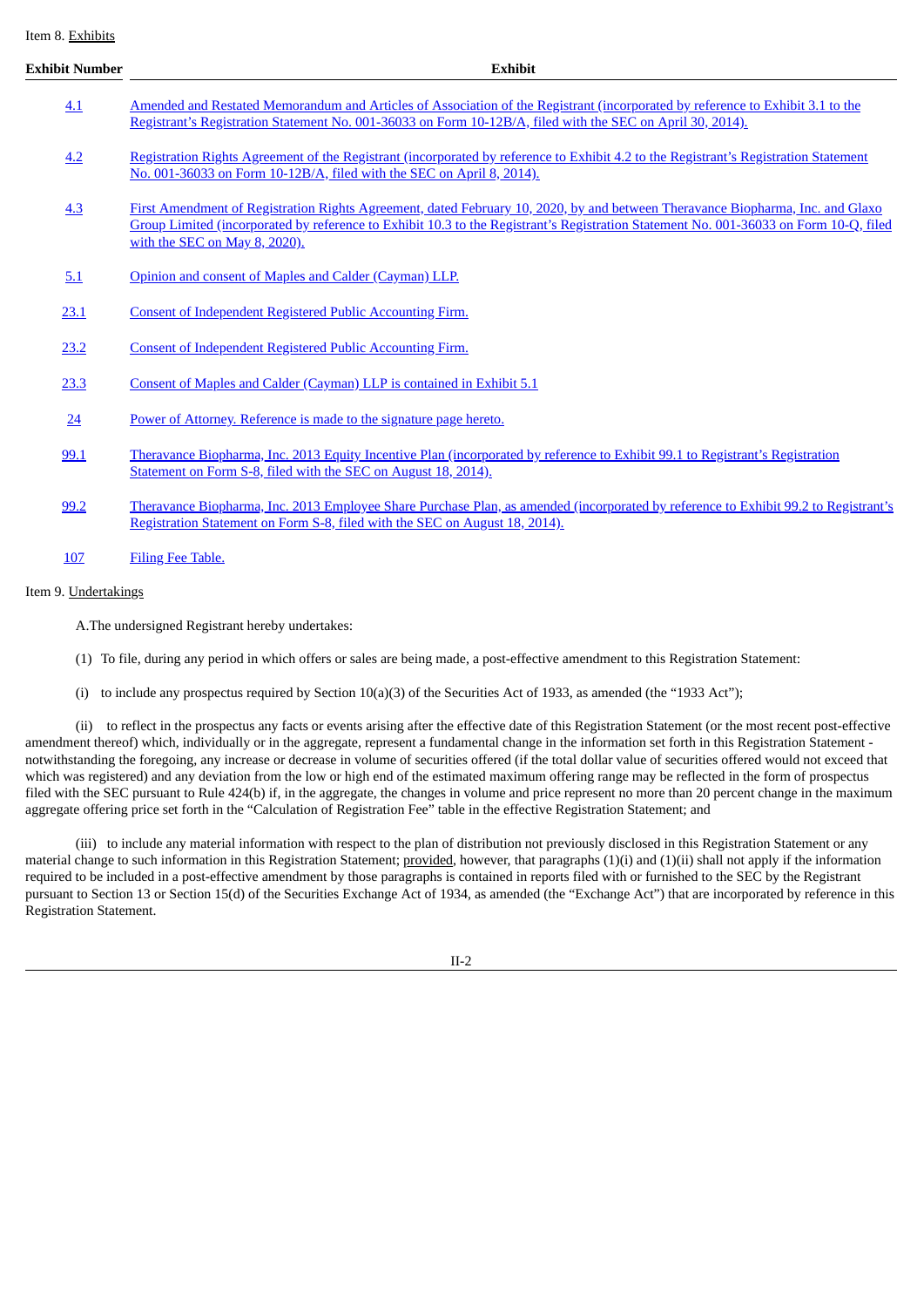(2) That for the purpose of determining any liability under the 1933 Act, each such post-effective amendment shall be deemed to be a new registration statement relating to the securities offered therein, and the offering of such securities at that time shall be deemed to be the initial bona fide offering thereof.

(3) To remove from registration by means of a post-effective amendment any of the securities being registered which remain unsold at the termination of the offering.

B. The undersigned Registrant hereby undertakes that, for purposes of determining any liability under the 1933 Act, each filing of the Registrant's annual report pursuant to Section 13(a) or Section 15(d) of the Exchange Act that is incorporated by reference in this Registration Statement shall be deemed to be a new registration statement relating to the securities offered therein, and the offering of such securities at that time shall be deemed to be the initial bona fide offering thereof.

C. Insofar as indemnification for liabilities arising under the 1933 Act may be permitted to directors, officers and controlling persons of the Registrant pursuant to the indemnification provisions summarized in Item 6 or otherwise, the Registrant has been advised that, in the opinion of the SEC, such indemnification is against public policy as expressed in the 1933 Act, and is, therefore, unenforceable. In the event that a claim for indemnification against such liabilities (other than the payment by the Registrant of expenses incurred or paid by a director, officer or controlling person of the Registrant in the successful defense of any action, suit or proceeding) is asserted by such director, officer or controlling person in connection with the securities being registered, the Registrant will, unless in the opinion of its counsel the matter has been settled by controlling precedent, submit to a court of appropriate jurisdiction the question whether such indemnification by it is against public policy as expressed in the 1933 Act and will be governed by the final adjudication of such issue.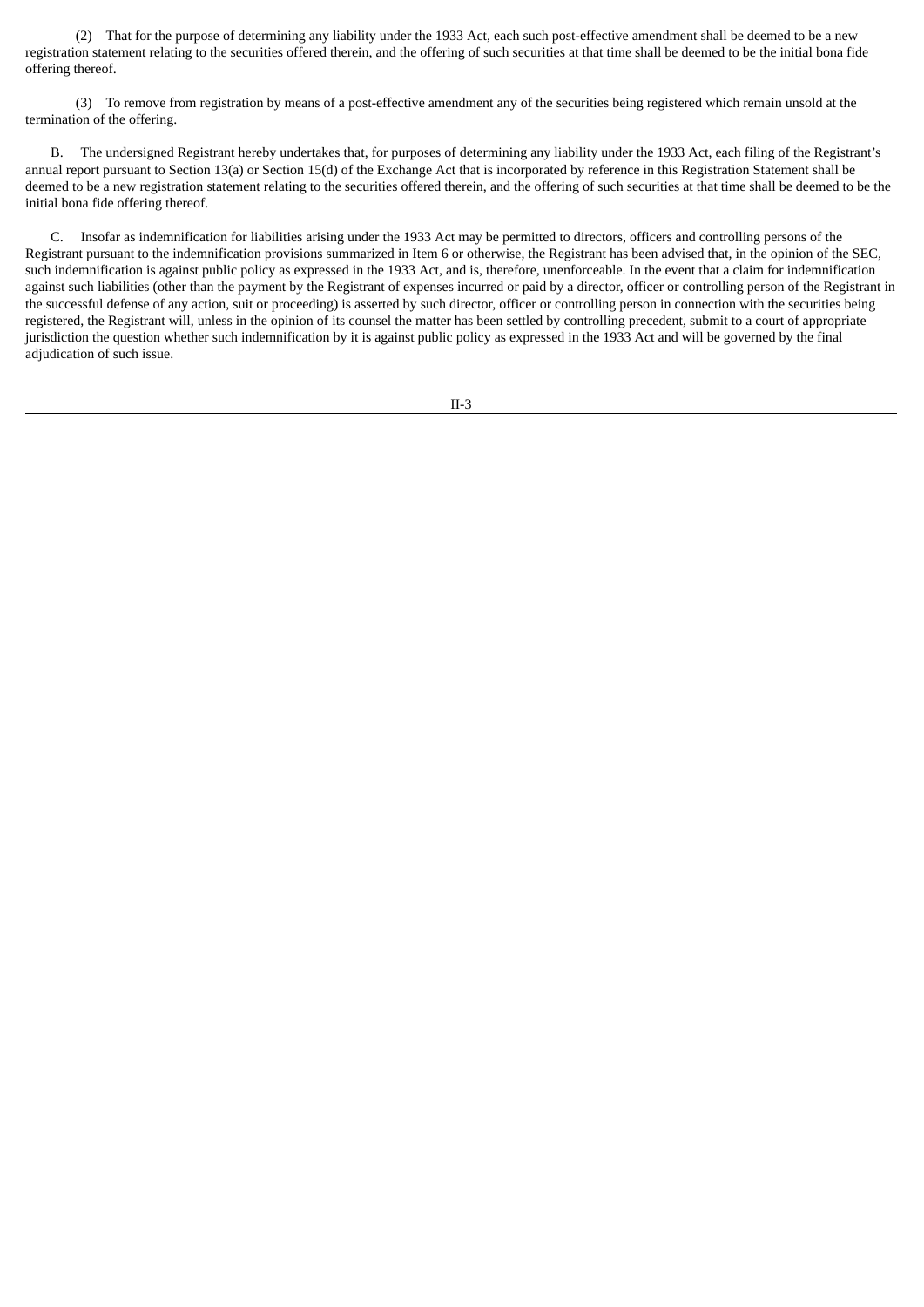#### **SIGNATURES**

<span id="page-4-0"></span>Pursuant to the requirements of the Securities Act of 1933, as amended, the Registrant certifies that it has reasonable grounds to believe that it meets all of the requirements for filing on Form S-8 and has duly caused this Registration Statement to be signed on its behalf by the undersigned, thereunto duly authorized, in the City of South San Francisco, State of California on this 4<sup>th</sup> day of March, 2022.

## **THERAVANCE BIOPHARMA, INC.**

By: /s/ Rick E Winningham

Rick E Winningham Chief Executive Officer, Director and Chairman of the Board of Directors

#### **POWER OF ATTORNEY**

#### **KNOW ALL PERSONS BY THESE PRESENTS:**

That the undersigned officers and directors of Theravance Biopharma, Inc., a Cayman Islands exempted company, do hereby constitute and appoint Rick E Winningham and Andrew A. Hindman, and any of them, the lawful attorneys-in-fact and agents with full power and authority to do any and all acts and things and to execute any and all instruments which said attorneys and agents, and either one of them, determine may be necessary or advisable or required to enable said corporation to comply with the Securities Act of 1933, as amended, and any rules or regulations or requirements of the Securities and Exchange Commission in connection with this Registration Statement. Without limiting the generality of the foregoing power and authority, the powers granted include the power and authority to sign the names of the undersigned officers and directors in the capacities indicated below to this Registration Statement, to any and all amendments, both pre- effective and post-effective, and supplements to this Registration Statement, and to any and all instruments or documents filed as part of or in conjunction with this Registration Statement or amendments or supplements thereof, and each of the undersigned hereby ratifies and confirms all that said attorneys and agents, or either one of them, shall do or cause to be done by virtue hereof. This Power of Attorney may be signed in several counterparts.

**IN WITNESS WHEREOF**, each of the undersigned has executed this Power of Attorney as of the date indicated.

Pursuant to the requirements of the Securities Act of 1933, as amended, this Registration Statement has been signed below by the following persons in the capacities and on the dates indicated.

| <b>Signature</b>                                               | <b>Title</b>                                                                                      | <b>Date</b>   |  |  |
|----------------------------------------------------------------|---------------------------------------------------------------------------------------------------|---------------|--|--|
| /s/ Rick E Winningham<br>Rick E Winningham                     | Chairman of the Board and Chief Executive Officer<br>(Principal Executive Officer)                | March 4, 2022 |  |  |
| /s/ Andrew A. Hindman<br>Andrew A. Hindman                     | Senior Vice President and Chief Financial Officer<br>(Principal Financial and Accounting Officer) | March 4, 2022 |  |  |
| /s/ Laurie Smaldone Alsup, M.D.<br>Laurie Smaldone Alsup, M.D. | Director                                                                                          | March 4, 2022 |  |  |
| /s/ Eran Broshy<br>Eran Broshy                                 | Director                                                                                          | March 4, 2022 |  |  |
| /s/ Donal O'Connor<br>Donal O'Connor                           | Director                                                                                          | March 4, 2022 |  |  |
| /s/ Burton G. Malkiel, Ph.D.<br>Burton G. Malkiel, Ph.D.       | Director                                                                                          | March 4, 2022 |  |  |
|                                                                |                                                                                                   |               |  |  |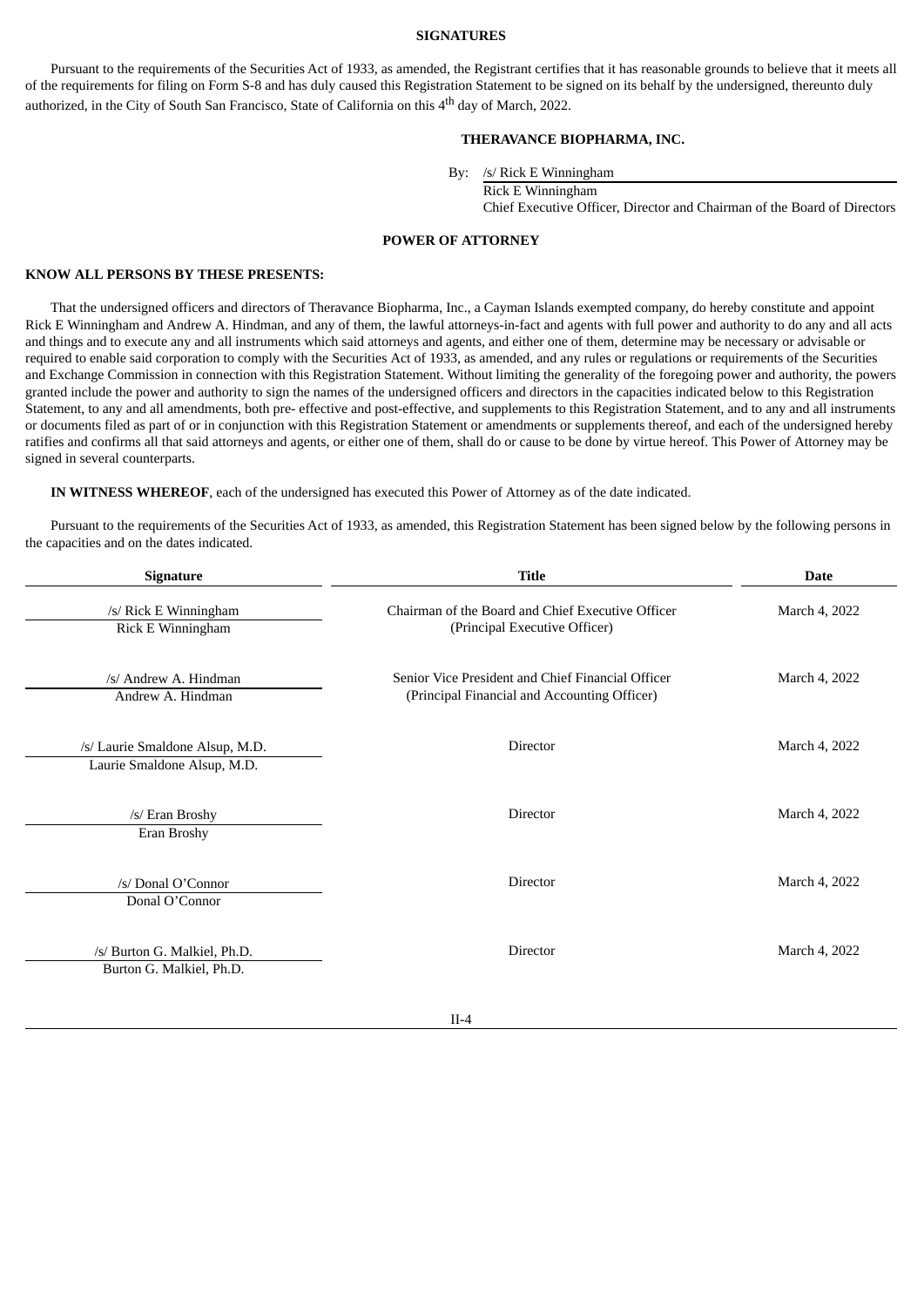| Signature                                                          | <b>Title</b> | Date          |
|--------------------------------------------------------------------|--------------|---------------|
| /s/ Dean J. Mitchell<br>Dean J. Mitchell                           | Director     | March 4, 2022 |
| /s/ Susan M. Molineaux, Ph.D.<br>Susan M. Molineaux, Ph.D.         | Director     | March 4, 2022 |
| /s/ Deepika R. Pakianathan, Ph.D.<br>Deepika R. Pakianathan, Ph.D. | Director     | March 4, 2022 |
| /s/ William D. Young<br>William D. Young                           | Director     | March 4, 2022 |
|                                                                    |              |               |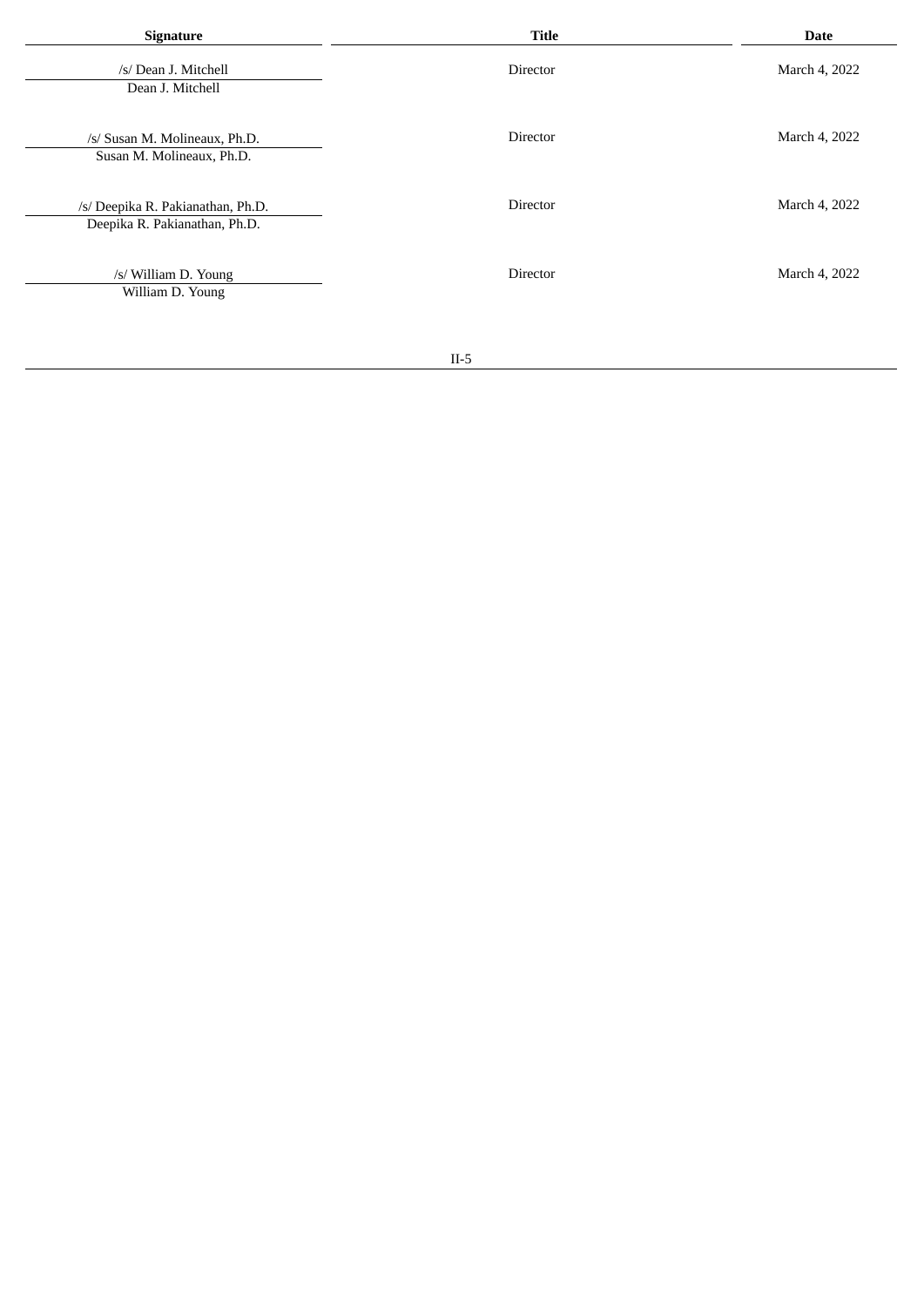## <span id="page-6-0"></span>*[MAPLES GROUP LETTERHEAD]*

Theravance Biopharma, Inc. PO Box 309, Ugland House Grand Cayman KY1-1104 Cayman Islands

## 4 March 2022

Theravance Biopharma, Inc.

We have acted as Cayman Islands counsel to Theravance Biopharma, Inc. (the "Company") in connection with the Company's registration statement (the "Registration Statement") on Form S-8, including all amendments or supplements thereto (the "Form S-8"), filed with the United States Securities and Exchange Commission (the "Commission") under the United States Securities Act of 1933 as amended (the "Act") covering up to 3,999,999 ordinary shares of a par value of US\$0.00001 per share (the "Shares") to be issued by the Company pursuant to its 2013 Equity Incentive Plan and its 2013 Employee Share Purchase Plan (the "Plans").

### **1 Documents Reviewed**

We have reviewed originals, copies, drafts or conformed copies of the following documents:

- 1.1 The Certificate of Incorporation dated 29 July 2013 and the amended and restated memorandum and articles of association of the Company adopted on 28 April 2014 (the "Memorandum and Articles").
- 1.2 The minutes (the "Minutes") of the meetings of the board of directors of the Company held on 22 October 2013, 19 March 2014, 23 May 2014, 21 July 2014 and 5 February 2015 (together, the "Meetings") and the corporate records of the Company maintained at its registered office in the Cayman Islands.
- 1.3 The written resolutions of the sole shareholder of the Company dated 28 April 2014 (the "Shareholder Resolutions").
- 1.4 A certificate of good standing with respect to the Company issued by the Registrar of Companies (the "Certificate of Good Standing").
- 1.5 A certificate from a director of the Company a copy of which is attached to this opinion letter (the "Director's Certificate").
- 1.6 The Registration Statement.
- 1.7 The Plans.

# **2 Assumptions**

The following opinion is given only as to, and based on, circumstances and matters of fact existing and known to us on the date of this opinion. This opinion only relates to the laws of the Cayman Islands which are in force on the date of this opinion. In giving this opinion we have relied (without further verification) upon the completeness and accuracy of the Director's Certificate and the Certificate of Good Standing. We have also relied upon the following assumptions, which we have not independently verified:

- 2.1 The Plans have been authorised and duly executed and unconditionally delivered by or on behalf of the Company in accordance with all relevant laws (other than the laws of the Cayman Islands).
- 2.2 The Plans are legal, valid, binding and enforceable against all relevant parties in accordance with its terms under all relevant laws (other than, with respect to the Company, the laws of the Cayman Islands).
- 2.3 Copies of documents, conformed copies or drafts of documents provided to us are true and complete copies of, or in the final forms of, the originals, and translations of documents provided to us are complete and accurate.
- 2.4 All signatures, initials and seals are genuine.
- 2.5 No invitation has been or will be made to the public in the Cayman Islands to subscribe for or purchase the Shares.
- 2.6 The Shares to be issued by the Company pursuant to the Registration Statement will be issued by the Company against payment in full of the consideration and the Shares have been, or will be, duly registered, and will continue to be registered, in the Company's register of members (shareholders), as we have not inspected such register.
- 2.7 The Company has received, or will receive, money or money's worth in consideration for the issue of the Shares, and none of the Shares have, or will be, issued for less than par value.
- 2.8 There is nothing under any law (other than the law of the Cayman Islands) which would or might affect the opinions hereinafter appearing. Specifically, we have made no independent investigation of the federal or state laws of the United States of America.

### **3 Opinions**

Based upon, and subject to, the foregoing assumptions and the qualifications set out below, and having regard to such legal considerations as we deem relevant, we are of the opinion that: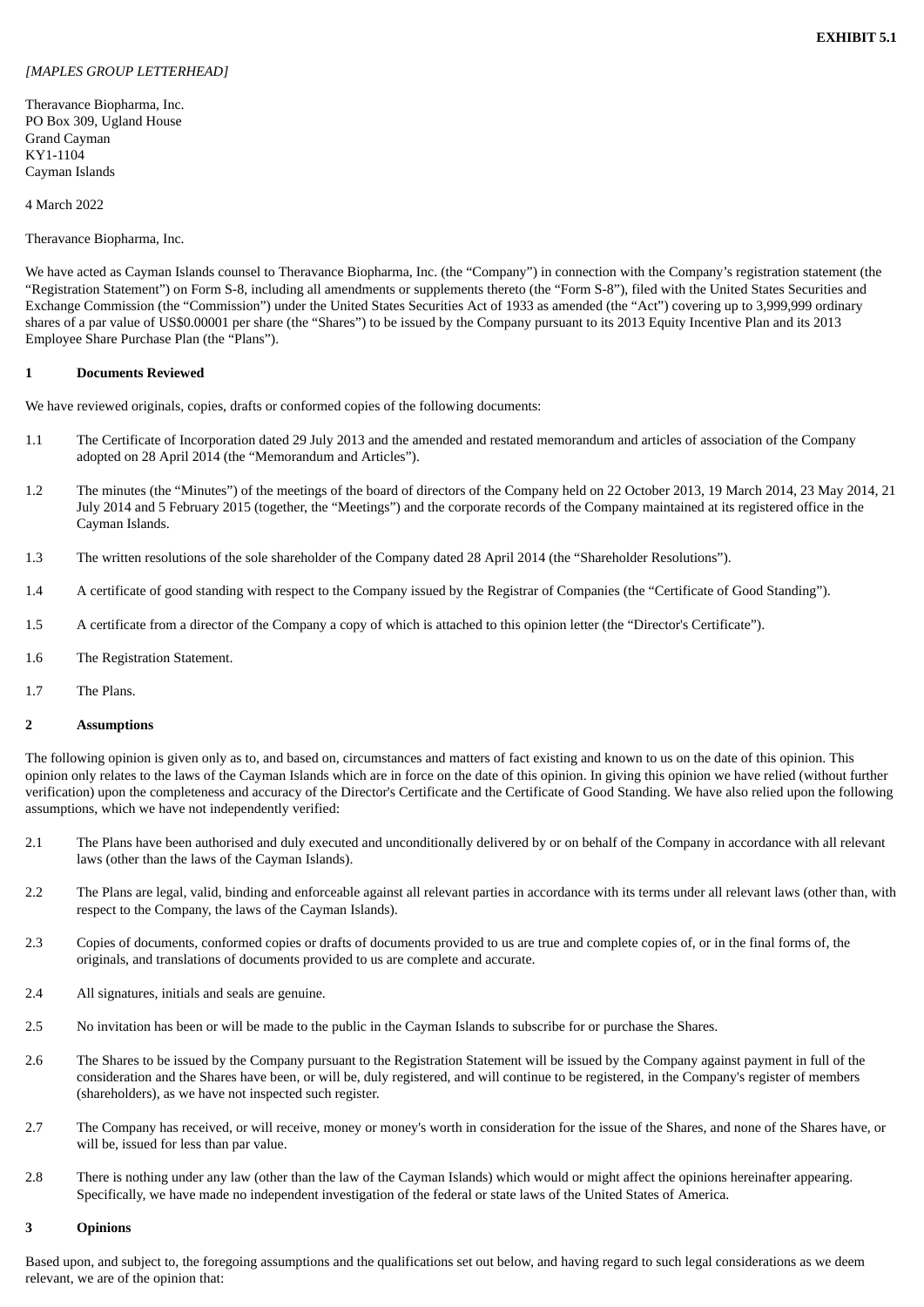3.1 The Shares to be offered and issued by the Company pursuant to the provisions of the Plans have been duly authorised for issue, and when issued by the Company pursuant to the provisions of the Plans for the consideration fixed thereto and duly registered in the Company's register of members (shareholders), will be validly issued and (assuming that at least the par value of each Share is received by the Company) will be fully paid and non-assessable.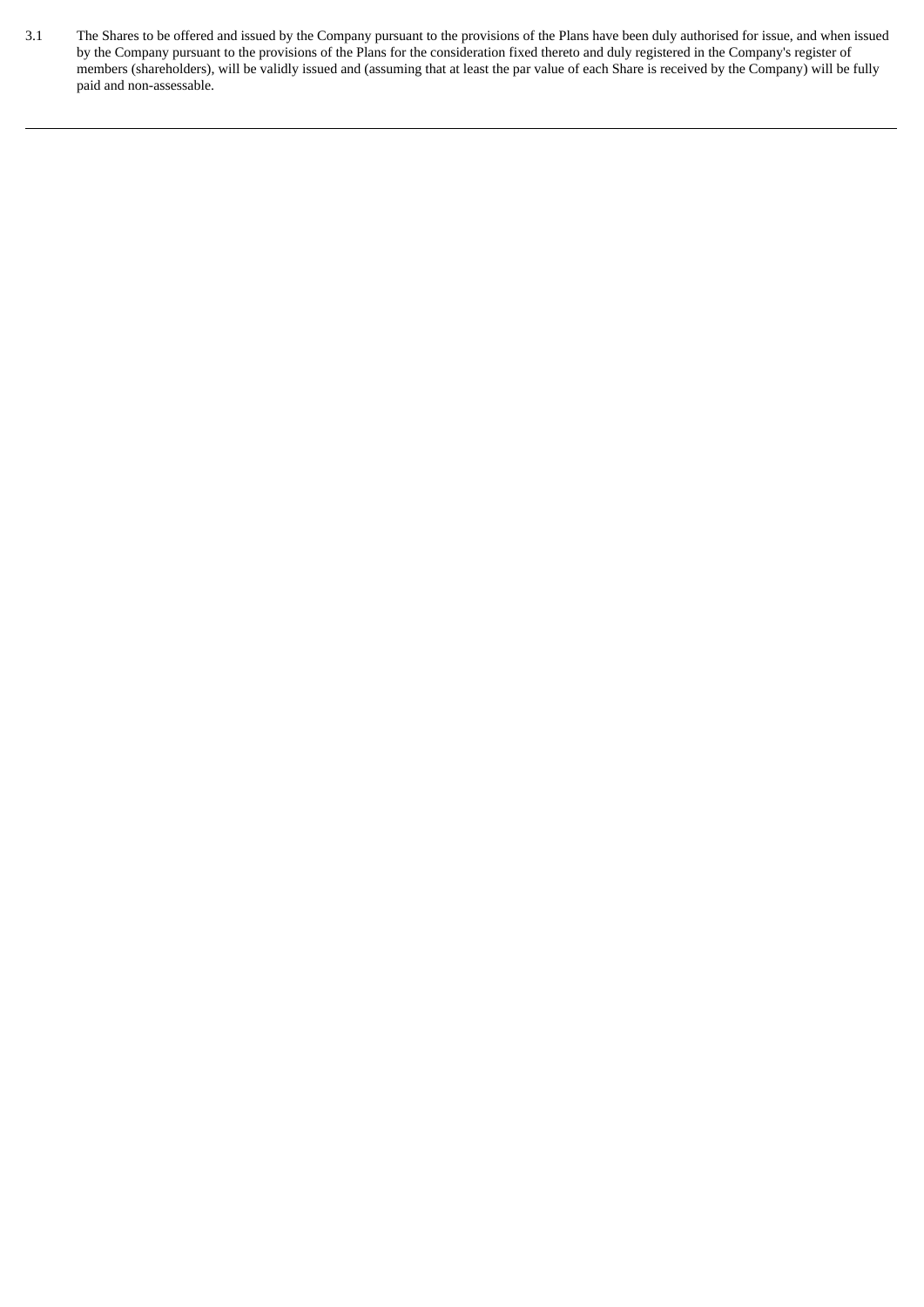Under Cayman Islands law, the register of members (shareholders) is *prima facie* evidence of title to shares and this register would not record a third party interest in such shares. However, there are certain limited circumstances where an application may be made to a Cayman Islands court for a determination on whether the register of members reflects the correct legal position. Further, the Cayman Islands court has the power to order that the register of members maintained by a company should be rectified where it considers that the register of members does not reflect the correct legal position. As far as we are aware, such applications are rarely made in the Cayman Islands, but if this were to occur in respect of the Company's Shares, then the validity of such shares may be subject to re-examination by a Cayman Islands court.

Except as specifically stated herein, we make no comment with respect to any representations and warranties which may be made by or with respect to the Company in any of the documents or instruments cited in this opinion or otherwise with respect to the commercial terms of the transactions the subject of this opinion.

We hereby consent to the filing of this opinion as an exhibit to the Registration Statement.

This opinion is limited to the matters detailed herein and is not to be read as an opinion with respect to any other matter. Yours faithfully

/s/ Maples and Calder (Cayman) LLP Maples and Calder (Cayman) LLP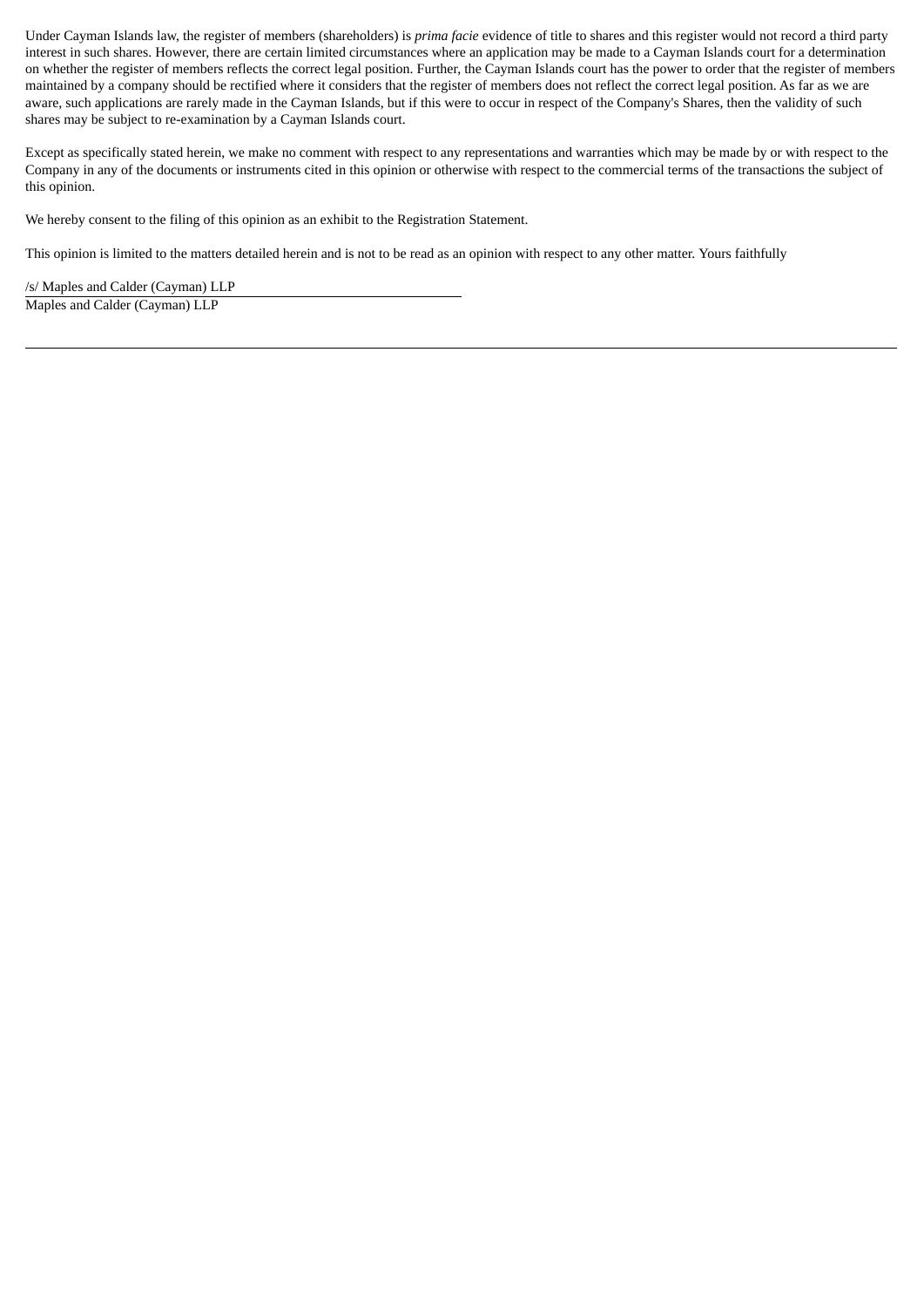Theravance Biopharma, Inc. PO Box 309, Ugland House Grand Cayman KY1-1104 Cayman Islands

4 March 2022

To: Maples and Calder (Cayman) LLP PO Box 309, Ugland House Grand Cayman KY1-1104 Cayman Islands

Theravance Biopharma, Inc. (the "Company")

I, the undersigned, being a director of the Company, am aware that you are being asked to provide an opinion letter (the "Opinion") in relation to certain aspects of Cayman Islands law. Unless otherwise defined herein, capitalised terms used in this certificate have the respective meanings given to them in the Opinion. I hereby certify that:

1 The Memorandum and Articles remain in full force and effect and are unamended.

2 The Minutes are each true and correct records of the proceedings of the Meetings, which were duly convened and held, and at which a quorum was present throughout, in each case, in the manner prescribed in the Memorandum and Articles of Association of the Company in effect at the time of the Meetings. The Shareholder Resolutions and the resolutions set out in the Minutes were duly passed in the manner prescribed in the Memorandum and Articles of Association in effect at the time of the Meetings (including, without limitation, with respect to the disclosure of interests (if any) by directors of the Company) and have not been amended, varied, superseded or revoked in any respect.

3 The shareholders of the Company (the "Shareholders") have not restricted the powers of the directors of the Company in any way.

4 There is no contractual or other prohibition (other than as arising under Cayman Islands law) binding on the Company prohibiting it from entering into and performing its obligations under the Registration Statement or the Plans.

5 The minute book and corporate records of the Company as maintained at its registered office in the Cayman Islands and made available to you are complete and accurate in all material respects, and all minutes and resolutions filed therein represent a complete and accurate record of all meetings of the Shareholders and directors (or any committee thereof) of the Company (duly convened in accordance with the Memorandum and Articles) of the Company and all resolutions passed at the meetings or passed by written resolution or consent, as the case may be.

6 The Company has not entered into any mortgages and charges over its property or assets other than those entered in the register of mortgages and charges.

7 Prior to, at the time of, and immediately following the execution of the transactions the subject of the Registration Statement and the Plans the Company was, or will be, able to pay its debts as they fell, or fall, due and has entered, or will enter, into the transactions the subject of the Registration Statement and the Plans for proper value and not with an intention to defraud or wilfully defeat an obligation owed to any creditor or with a view to giving a creditor a preference.

8 Each director of the Company considers the transactions contemplated by the Registration Statement and the Plans to be of commercial benefit to the Company and has acted in good faith in the best interests of the Company, and for a proper purpose of the Company, in relation to the transactions which are the subject of the Opinion.

9 To the best of my knowledge and belief, having made due inquiry, the Company is not the subject of legal, arbitral, administrative or other proceedings in any jurisdiction. Nor have the directors or Shareholders taken any steps to have the Company struck off or placed in liquidation, nor have any steps been taken to wind up the Company. Nor has any receiver been appointed over any of the Company's property or assets.

10 The Company has received or will receive money or money's worth in consideration for the issue of the Shares and none of the Shares were or will be issued for less than par value.

*(Signature Page follows)*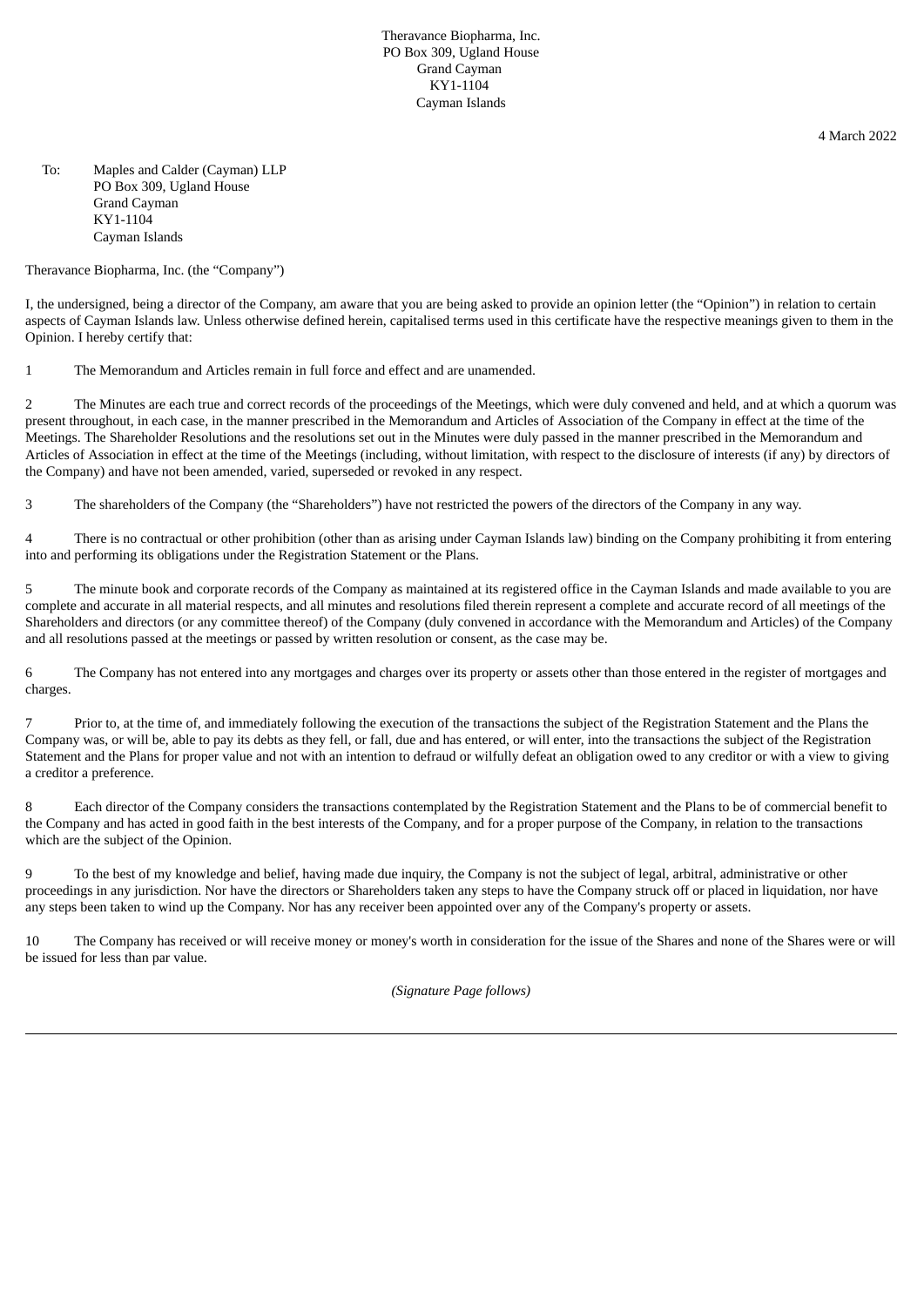I confirm that you may continue to rely on this certificate as being true and correct on the day that you issue the Opinion unless I shall have previously notified you in writing personally to the contrary.

Signature: /s/ Rick E Winningham Name: Rick E Winningham Title: Director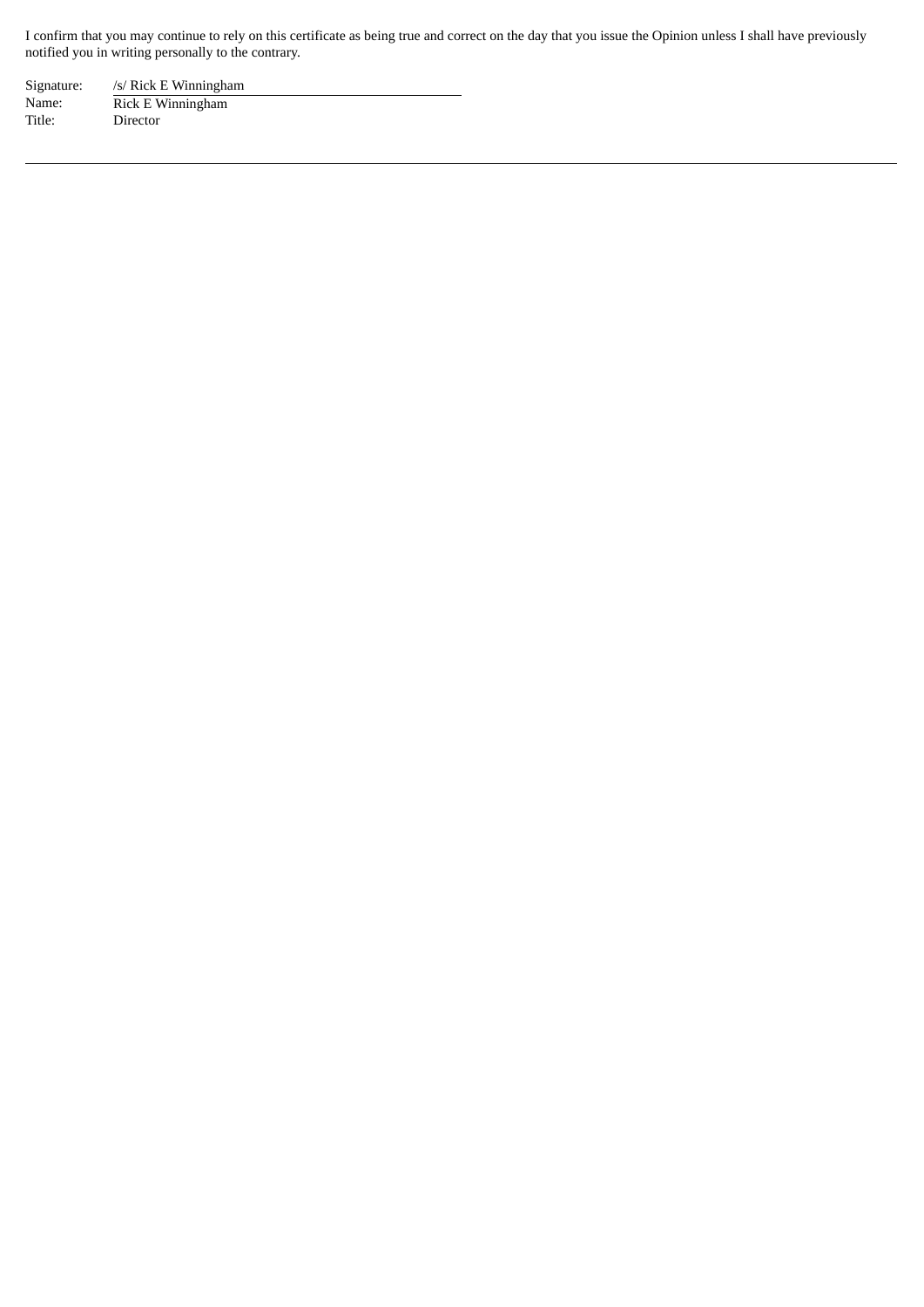# **CONSENT OF ERNST & YOUNG, LLP, INDEPENDENT REGISTERED PUBLIC ACCOUNTING FIRM**

<span id="page-11-0"></span>We consent to the incorporation by reference in the Registration Statement (Form S-8) pertaining to the Theravance Biopharma, Inc. 2013 Equity Incentive Plan and the Theravance Biopharma, Inc. 2013 Employee Share Purchase Plan of our reports dated February 28, 2022, with respect to the consolidated financial statements of Theravance Biopharma, Inc. and the effectiveness of internal control over financial reporting of Theravance Biopharma, Inc. included in its Annual Report (Form 10-K) for the year ended December 31, 2021, filed with the Securities and Exchange Commission.

/s/ Ernst & Young LLP Redwood City, California March 4, 2022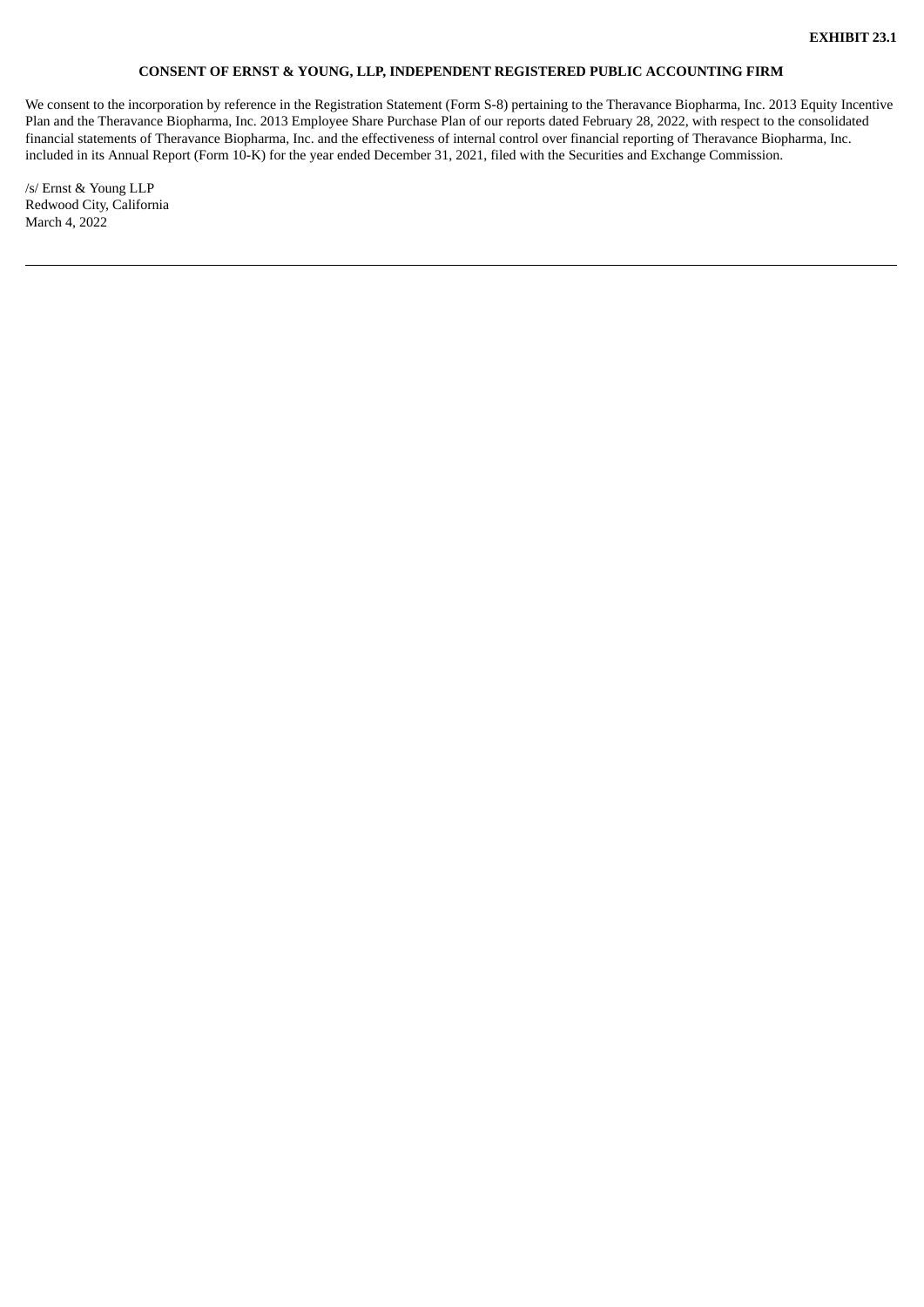# **CONSENT OF INDEPENDENT REGISTERED PUBLIC ACCOUNTING FIRM**

<span id="page-12-0"></span>We have issued our report dated February 25, 2022 with respect to the financial statements of Theravance Respiratory Company, LLC included in the Annual Report of Theravance Biopharma, Inc. on Form 10-K for the year ended December 31, 2021, which is incorporated by reference in this Registration Statement. We consent to the incorporation by reference of the aforementioned report in this Registration Statement.

/s/ GRANT THORNTON LLP

San Francisco, California March 4, 2022